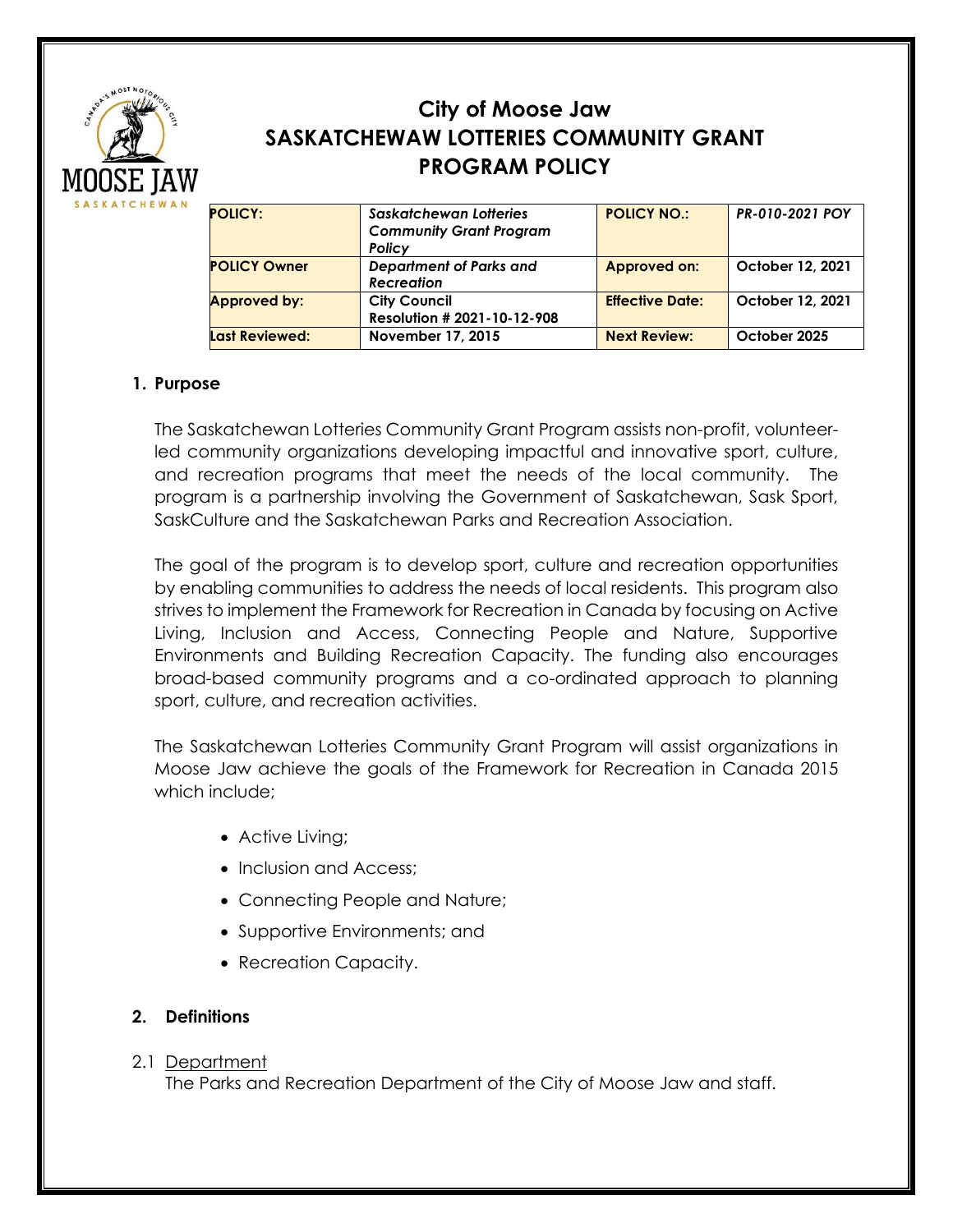### 2.2 Saskatchewan Lotteries

The Saskatchewan Lotteries Trust Fund for Sport, Culture and Recreation grants funds to eligible, non-profit volunteer led organizations in the areas of sport, culture and recreation. The Trust Fund receives its money from the net proceeds of Saskatchewan Lotteries ticket sales.

### 2.3 Target Populations

As defined by Saskatchewan Lotteries, populations such as indigenous people, seniors, women, youth at risk, economically disadvantaged, persons with a disability, and single-parent families.

### 2.4 Special Events

Events such as sport tournaments, cultural events and annual events, festivals, etc. within the City of Moose Jaw that will encourage visitors to Moose Jaw.

### 2.5 Framework for Recreation in Canada 2015

Document from Canadian Parks and Recreation Association which provides multiple pathways for individuals, community, and for our built and natural environments for a timely re-visioning of recreation's capacity for achieving wellbeing.

### **3. Saskatchewan Lotteries Community Grant Program**

In conjunction with Saskatchewan Lotteries, the City of Moose Jaw will administer the allocation of funds to local, non-profit incorporated groups, which provide services of a sport, recreation, or cultural nature.

Eligible projects will be subject to review by the Parks, Recreation and Facilities Advisory Committee for recommendation of funding allocations to City Council.

Recommendations from the Parks, Recreation and Facilities Advisory Committee will be approved by City Council.

Decisions regarding the Saskatchewan Lotteries Community Grant Program funding are final and are not subject to appeal.

Funding will be administered in three grant categories which include Target, Base and Special Events.

### 3.1 Target Grant (30% of funding)

As required by Saskatchewan Lotteries, a minimum of 30% of funding received shall be used for programs which encourage more participation among target populations.

• Within the City of Moose Jaw, two-thirds (2/3) of the 30% shall be divided between the Cosmo Senior Citizens Centre and the Moose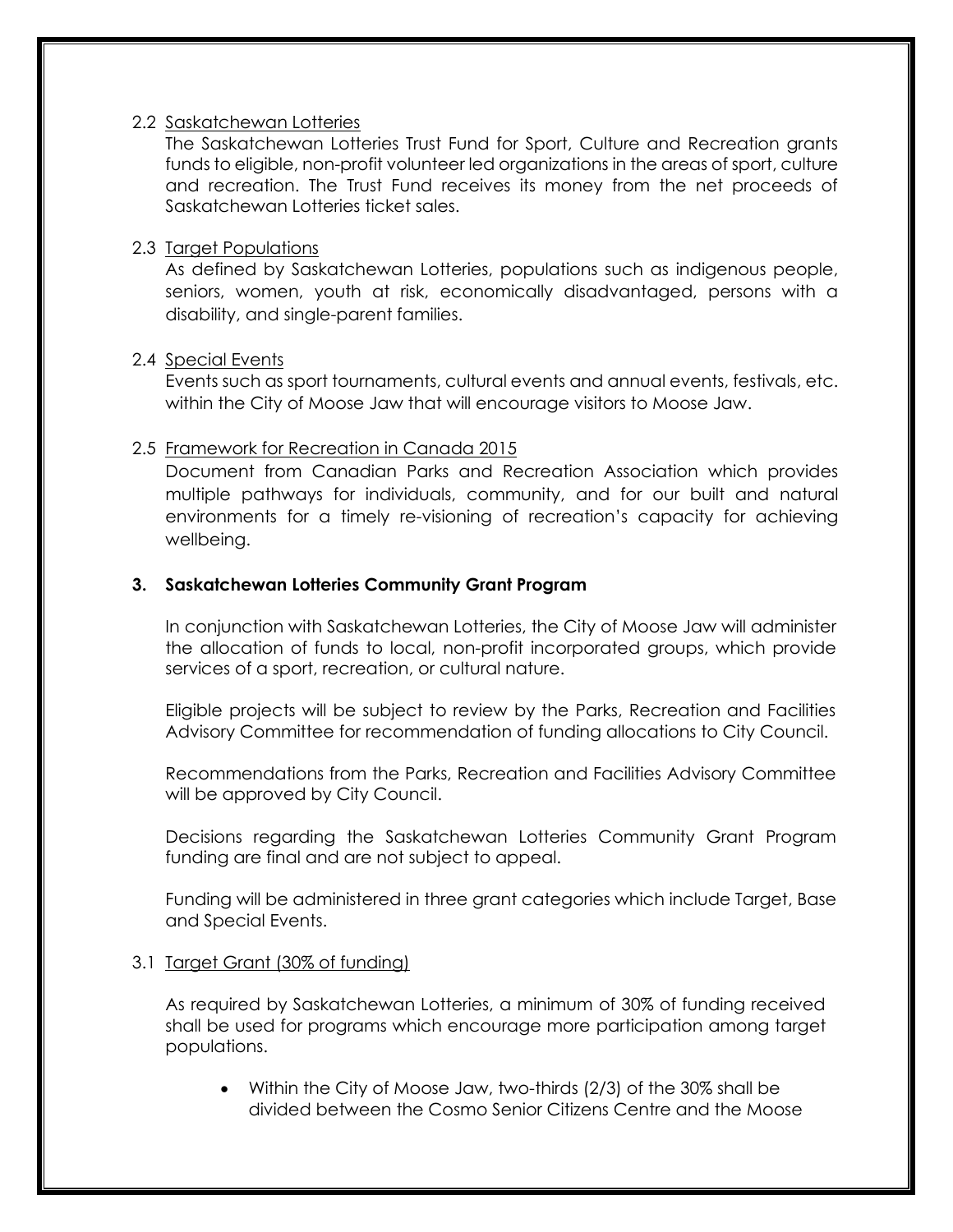Jaw and District Senior Citizens Association, based on a proportionate membership of the previous grant year.

• The remaining 10% shall be allocated to qualifying target group programs, which may include additional senior programs.

### 3.2 Special Event Grant (10% of funding)

A maximum of 10% of the annual funding received will be allocated to local organizations to host sporting event, cultural events, annual events, festivals, etc. in Moose Jaw that will encourage visitors. Any remaining funds not allocated will be transferred to the Base Grants for allocation.

### Special Event Eligibility

- Bidding to host a Local, Provincial, Western Canadian, National, or International event;
- Hosting Local, Provincial, Western Canadian, National, or International athletic, recreational or cultural events;
- Local annual events at least two days long with a minimum of 50 participants of which 75% are non-resident;
- Developing an annual event, festival, celebration, etc. that will encourage visitors to Moose Jaw;
- Applications that are for new special events may be given priority over annual events; and
- Special events must be held in Moose Jaw.

Proof of participation may be requested in the form registration. Organizations maybe be requested to provide proof of the scope of their event including written confirmation from the sanctioning governing body. Presenters, leaders, spectators, officials, organizers, and special guests do not qualify as participants.

| • International<br>Event | Must be sanctioned by the international<br>governing body and involve other countries.<br>75% of costs to a maximum grant of \$5,000.     |
|--------------------------|-------------------------------------------------------------------------------------------------------------------------------------------|
| • National Event         | Must be sanctioned by National governing body<br>and involve Provinces and/or Territories. 75% of<br>costs to a maximum grant of \$2,500. |
| Western<br>Canada Event  | Must be sanctioned by participant's provincial<br>governing bodies and involve Western                                                    |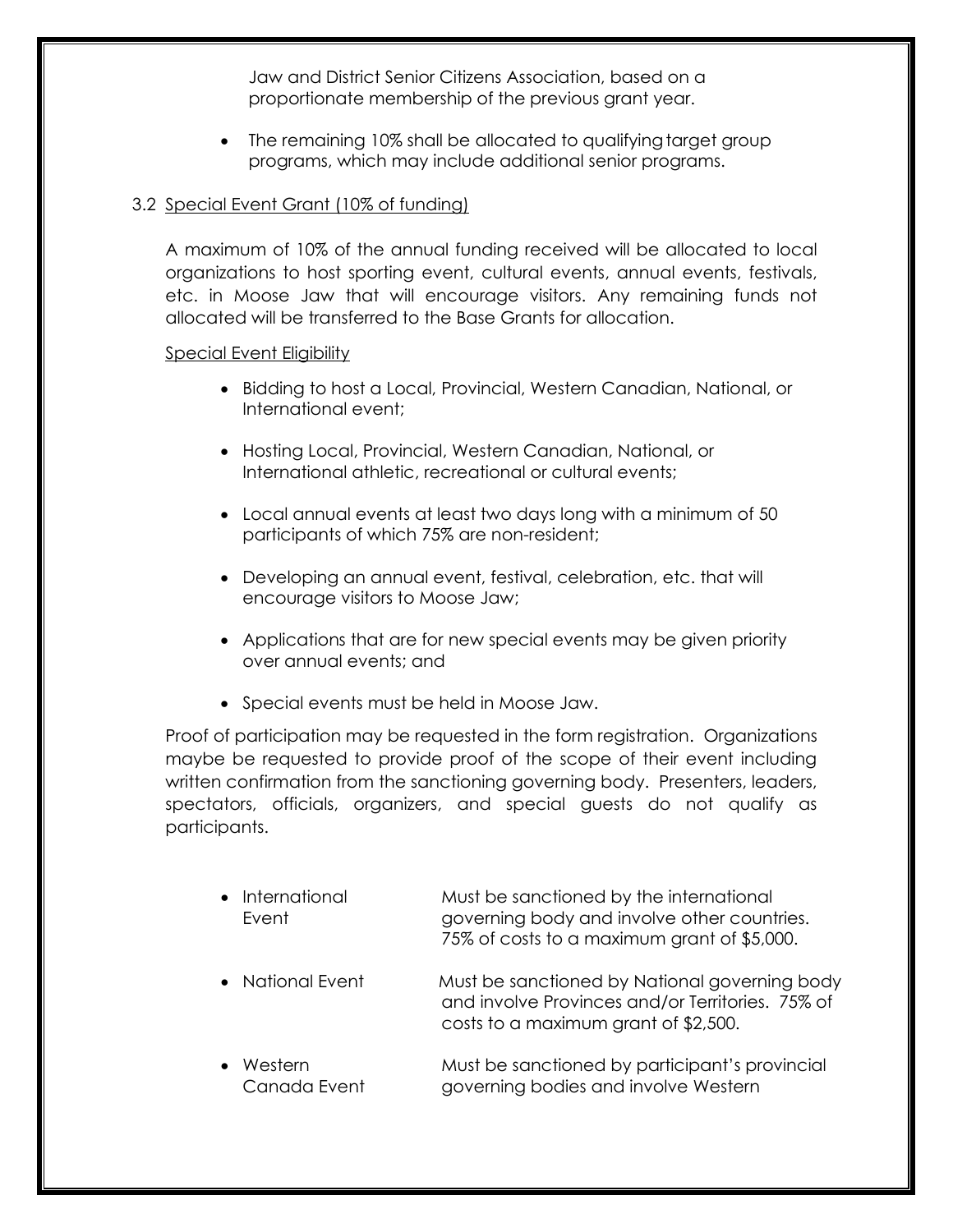Provinces. 75% of costs to a maximum grant of \$2,000.

- Provincial Event Must be sanctioned by the Provincial governing body and involve at least four (4) communities. 75% of costs to a maximum grant of \$1,500.
- Local Event 75% of costs to a maximum grant of \$1,000.

# 3.3 Base Grants (60% of funding)

After the allocation of Target Grants and the Special Events Grant, the remaining funds shall make up the Base Grants.

The Base Grants shall be allocated utilizing the following priority list:

| Base Grant 1 | A minimum of 60% of the available Base Grant<br>funding will be allocated to programs of this<br>nature                                                                                                                                                                      |
|--------------|------------------------------------------------------------------------------------------------------------------------------------------------------------------------------------------------------------------------------------------------------------------------------|
|              | New, developmental, or ongoing programs<br>recognized by the City of Moose Jaw and<br>offered to the entire Community, with no direct<br>participation, membership or registration fee.                                                                                      |
|              | <b>NOTE:</b> This priority category can be expanded<br>from time to time, at the discretion of the<br>Committee, to include city wide programs that<br>may have a fee attached to them or may<br>increase the amount allocated in this category<br>above the 60% funding cap |
| Base 2 Grant | New or developmental programs aimed at<br>expanding participation within existing                                                                                                                                                                                            |

• Base 3 Grant One time or ongoing programs.

programs.

# **4. Eligibility**

# 4.1 Funding Eligibility

- Be an active incorporation under the Non-Profit Corporations Act;
- A sport, recreation, and/or culture organization directly servicing the citizens of Moose Jaw;
- Not have any outstanding grant applications with the City of Moose Jaw;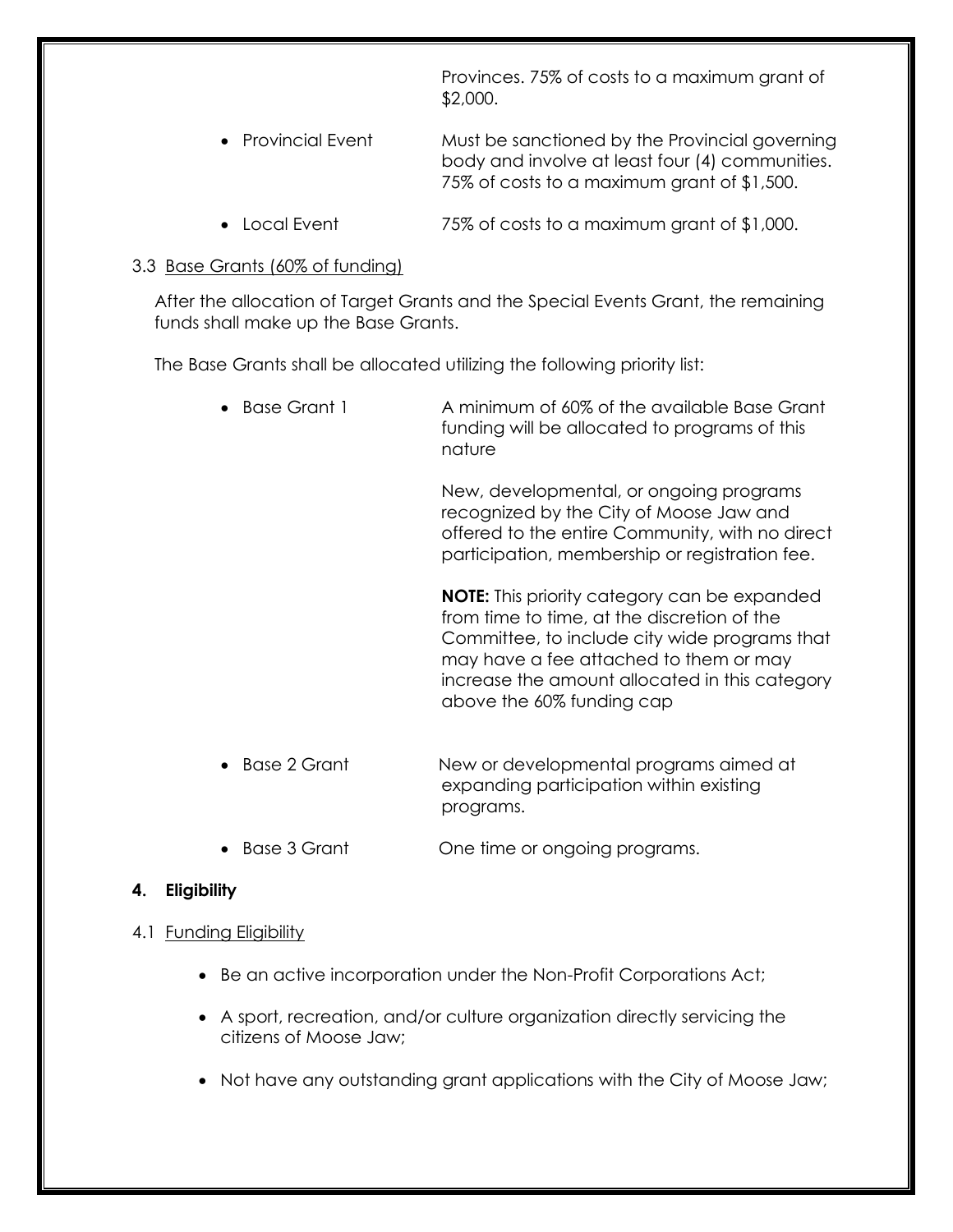- Organizations can apply for funding in each of the three categories. However, application forms will not be accepted in different categories for the same event or program;
- Applications that demonstrate a greater financial need may be given priority;
- Must address the goals of the Framework for Recreation in Canada 2015;
- Application of larger scale events may be given priority; and
- New applications may be given priority to ongoing annual events.

# 4.2 Applicants Responsibilities

- Responsible for at least 25% of the total eligible expenses;
- Adhere to the program/project detail as outlined in their application;
- Submit the follow-up report within 60 days of the end date of the event or program or no later than May 31. If the deadline is not met funding will be denied for current programs and may be denied for future programs:
- Submit actual receipts for the event or program expenses or Audited Financial Statements. Bank statements, cheque stubs, quotes, or unpaid invoices will not be accepted; and
- Provide recognition that the projects are supported by the City of Moose Jaw and Saskatchewan Lotteries as participating sponsors during the program or event.

### 4.3 Ineligibly Expenses

As defined by Saskatchewan Lotteries, the following expenses do not quality for funding:

- Construction, renovation, retrofit, or repairs to buildings;
- Maintenance and operation costs of facilities that cannot be directly related to the provision of program or services;
- Alcoholic beverages;
- Membership fees in other organizations who are eligible to receive lottery funding;
- Prizes, trophies or plaques;
- Out-of-province activities and travel;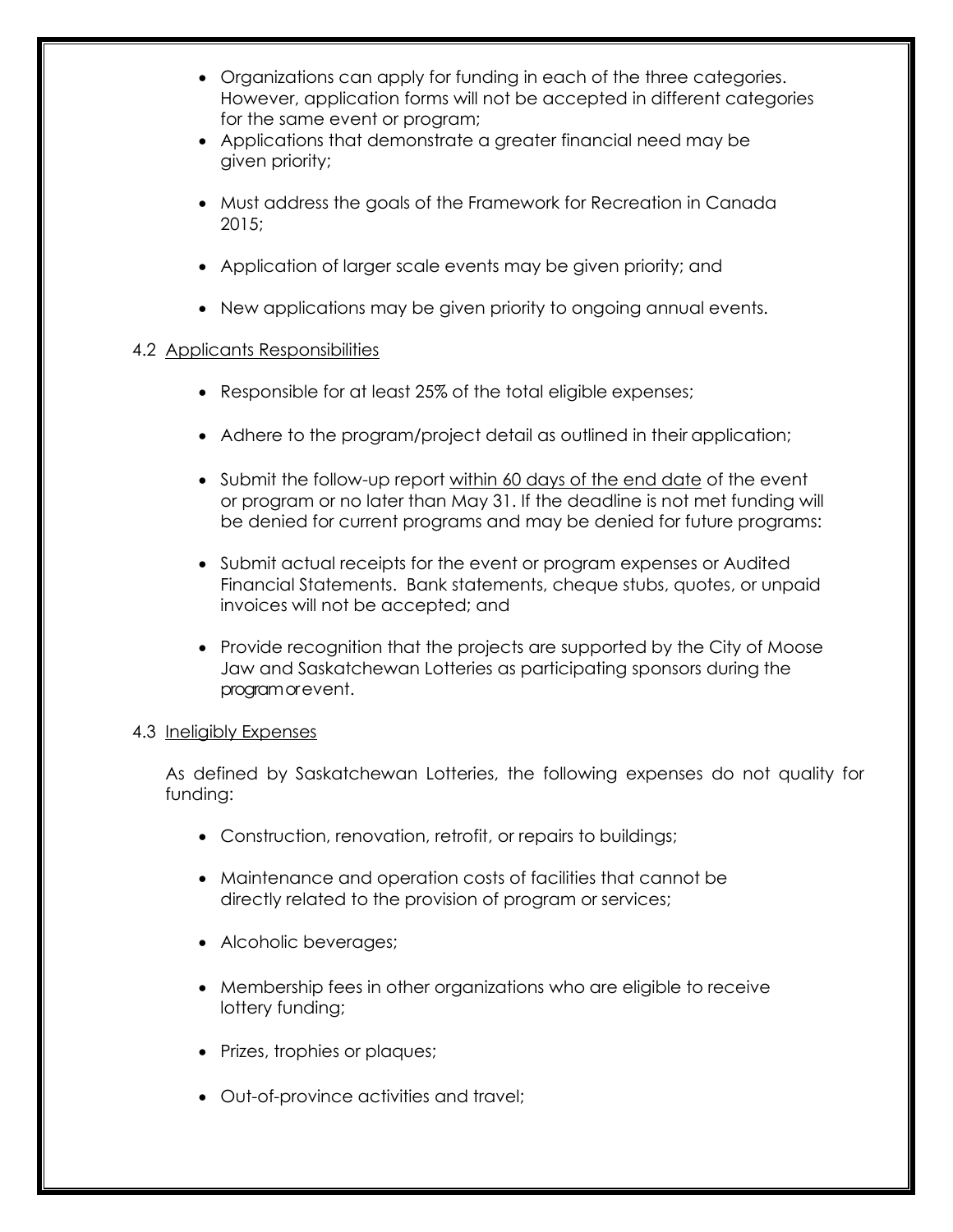- Subsidization of full-time employee costs (Full-time means more than 35 hours per week for a period exceeding three (3) months;
- Food or food related costs; (this includes catering, supplies, coffee pots, coffee, cups, plates, utensils, etc.);
- Uniforms or personal items such as sweatbands, socks, protective equipment, or hats; and
- Conferences, meetings or AGM's.

# **5. Grant Application Process**

Application deadline is 4:00 p.m. November 30th each year for programs to operate between April 1st to March 31<sup>st</sup> of the following year.

# 5.1 Application Form

- The Saskatchewan Lottery Community Grant Program Application form must be used to apply for funding. This form should be typed if possible. (fillable PDF available at [www.moosejaw.ca/](http://www.moosejaw.ca/)grants);
- The contact person must be identified on the application, including name, address, email and phone number;
- If you require assistance, contact the Moose Jaw Parks and Recreation Department Phone (306) 694-4447 or email [recreation@moosejaw.ca;](mailto:recreation@moosejaw.ca;)
- Ensure that your active Incorporation Number is included on the application;
- Provide a complete project description and budget with revenue and expenses. (attachments are welcome); and
- Answer all questions completely.

# 5.2 Late Application Policy

Any application that is received after the deadline date is considered LATE. A late application may be considered but the applicant may not receive any funding for that particular grant year.